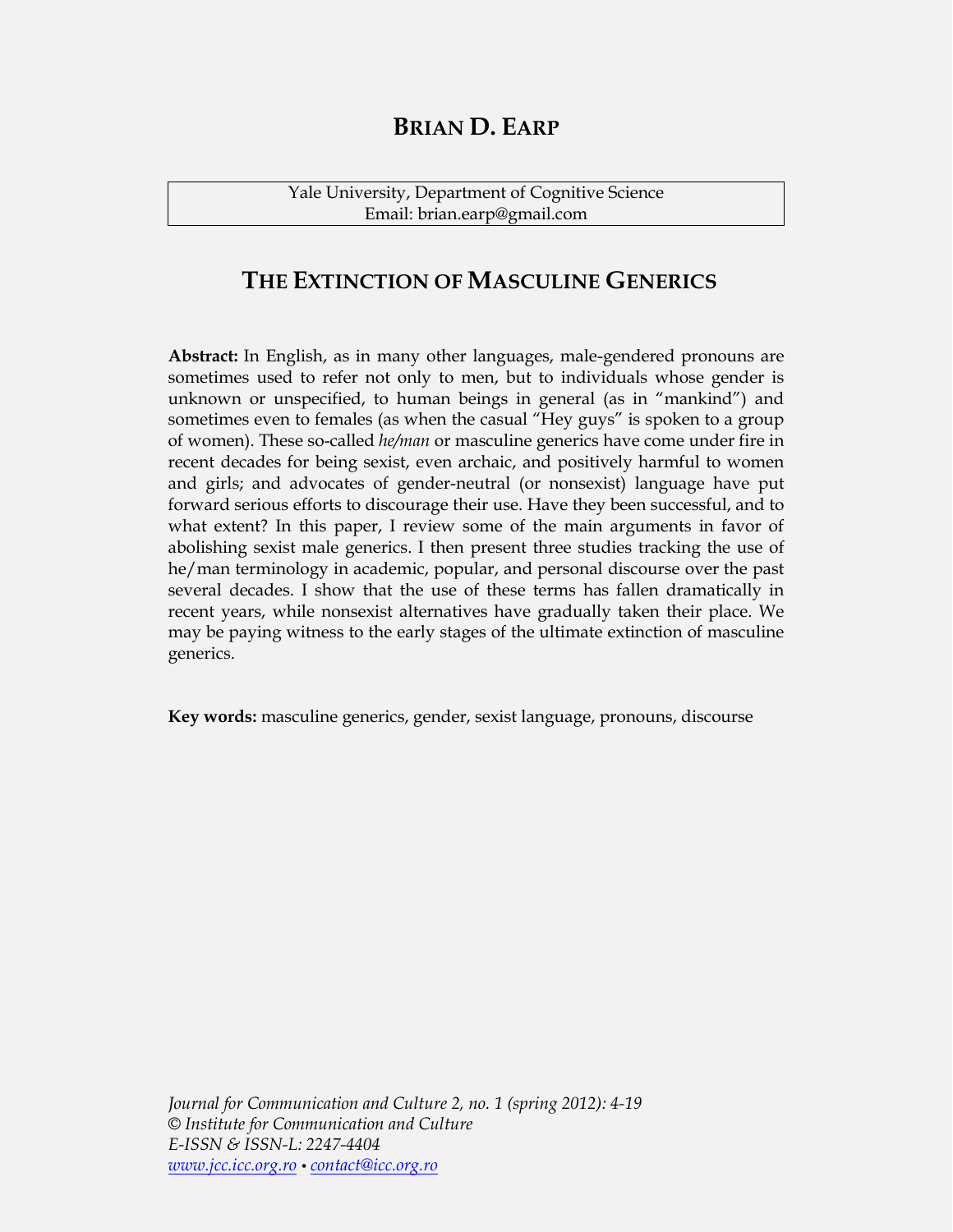### **Introduction**

The history of the English language is stuffed full of male-gendered terms used in reference not just to men, but to human beings in general, or to persons of unspecified gender. From the New Testament, for instance, we learn that Jesus rebuked his tempter with "Man does not live on bread alone..."<sup>1</sup>; from Hamlet's existential musings we get "What a piece of work is a man..."<sup>2</sup>; the US founding fathers held as self-evident that "all men are created equal...<sup>"3</sup>; and Neil Armstrong famously botched his "one small step for  $[a]$  man; one giant leap for mankind"<sup>4</sup> remark via live broadcast from the moon.

From my own experience, I can report that as recently as the late-1990s, at least some students (namely I and my middle-school peers) were still being taught to use "he" to refer anyone whose sex was unknown, or to hypothetical or generic persons in sentences such as the following: ´When you meet your new doctor, be sure to tell him about your bad back"; "If a person loses his wallet, he should visit the lost-and-found"; "Everyone should take his seat when the bell rings," and so on. These socalled *he/man* or masculine generics<sup>5</sup> (or quasi-generics<sup>6</sup>) – as ubiquitous and deeply rooted as they are - are instances of sexist language that many have argued are harmful to women and should be expunged from the linguistic repertoire.

I am sympathetic with this view; and I am interested to see whether, in light of decades of feminists' efforts at consciousness-raising and language-change, there is evidence that this expunction is actually taking place. Accordingly, this paper consists of two parts. In the first part, to provide some background, I review some of the main arguments in favor of abolishing sexist male quasi-generics. In the second part, I present three studies, each of which provides empirical evidence that (at least some) he/man terminology may indeed be on its way out.

In the first study, I tracked the number of scholarly articles over a thirty-year period (1970-2000) in which various gendered pronouns occur, using the popular academic archives service JSTOR.7 I show that instances of the sexist term *mankind* fall significantly over this period, while instances of the gender-inclusive term *humankind* and the construction *he or she* rise dramatically. In the second study, I tracked these terms' occurrences (by number of articles) over the same period in *The New York Times*, with similar results. In the third study, I replicated a survey on pronoun usage first conducted by Miriam Meyers in 1990 in order to compare her results with a more recent sample. I find evidence that pronoun use in the more recent sample may be even less sexist than in the 1990 sample.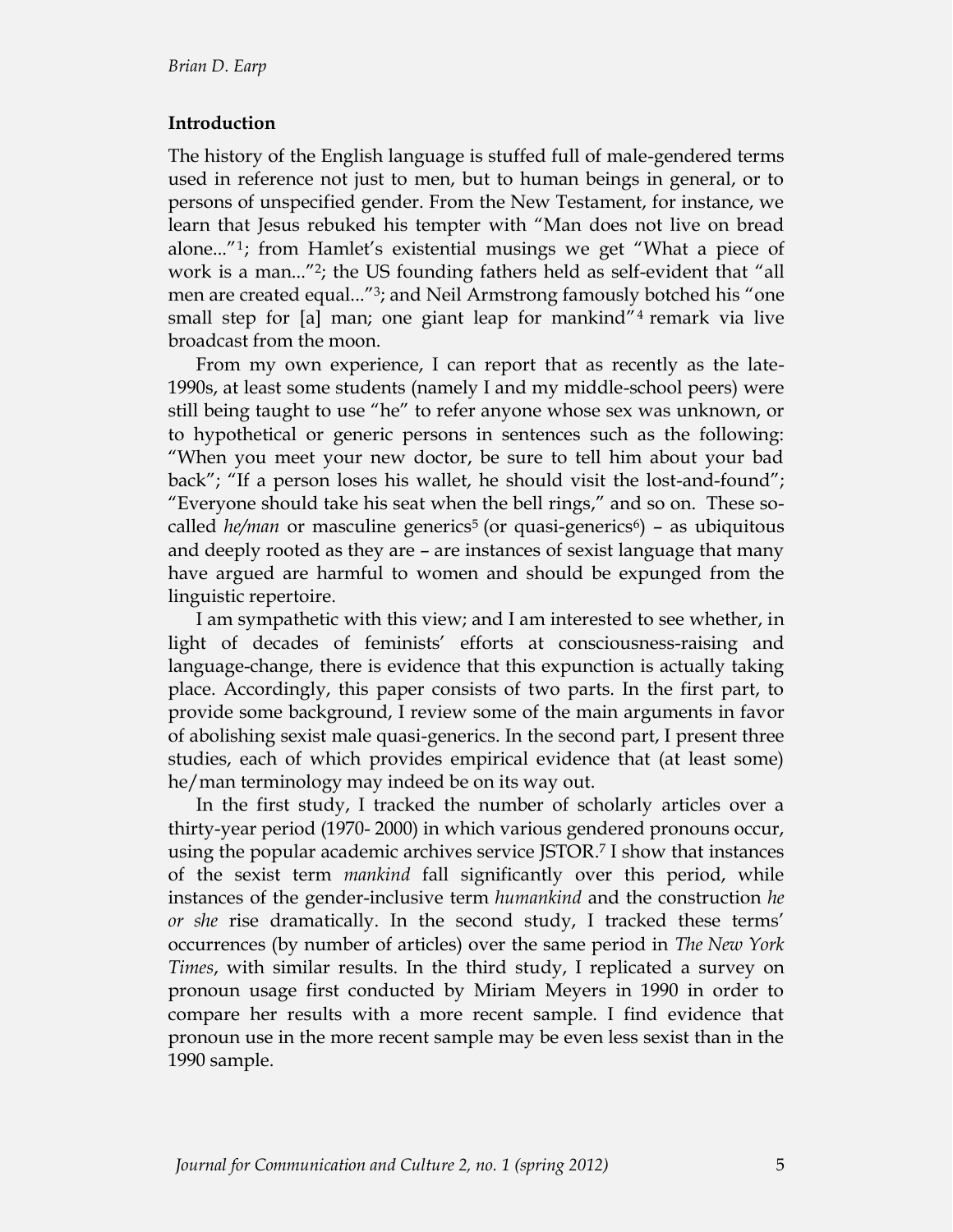#### **Part 1: The Case against He/Man Language – A Very Brief Review**

The use of masculine terms to refer to persons of unknown gender, generic or hypothetical persons, people in general, or as a synonym for *humankind* is more than just a grammatical curiosity. As a number of commentators8 have forcefully argued, it may be legitimately harmful to women and girls.

One way to understand this harm is to consider how masculine generics (such as *mankind*) seem to count *being a man* as the default or prototypical human status, creating what Wendy Martyna calls an "implicit equation of maleness with humanness." $9$  This equation has the effect of devaluing, excluding, or making invisible *female* human beings a matter of particular concern since, as Michael Newman points out, females "not only constitute half of humanity, but are also victims of other forms of marginalization.<sup>"10</sup> Non-sexist terms such as *humankind*, that is, terms which embrace – both denotatively and connotatively – *all* genders, nimbly avoid this problem and are thus preferable to their sexist counterparts.

What does it mean for masculine terms to make women "invisible" and how could mere word-choice have such a dramatic-sounding effect? Simply put, there is ample psycholinguistic evidence <sup>11</sup> that people encountering he/man generics are more likely to think of *male* human beings as the referents of those terms. Thus, when a person reads or hears the word "mankind," for example, he or she is likely to reflexively conjure up mental images of *men* (doing such-and-so) as opposed to either women or abstract visions "the human race." This has the effect of minimizing women's importance and diverting attention away from their very existence.<sup>12</sup> The result is a sort of invisibility  $-$  in the language itself, in the individual's mind's eye, and in the broader social consciousness.

Someone could object that metaphorical "invisibility" is too gauzy a notion to merit serious concern. But sexist language has consequences in the real world as well. For example, Sandra Bem and Daryl Bem found evidence that "sex-biased wording in job advertisements ... discourage[d] ... women from applying for 'opposite-sex' jobs for which they might well be qualified."<sup>13</sup> And more recently, John Briere and Cheryl Lanktree found that subjects who had been exposed to various levels of sexist noun and pronoun usage rated the attractiveness of a career in psychology in "sexrole stereotypic directions as a function of degree of exposure to sexist language."<sup>14</sup> Far from being "gauzy" issues, job prospects and careerchoice are of practical concern and paramount importance. Sexist language which may have the effect of limiting a woman's options in these domains, then, is clearly harmful.

In this very brief review, I have shown how he/man generics may be considered detrimental from the perspective of several different modes of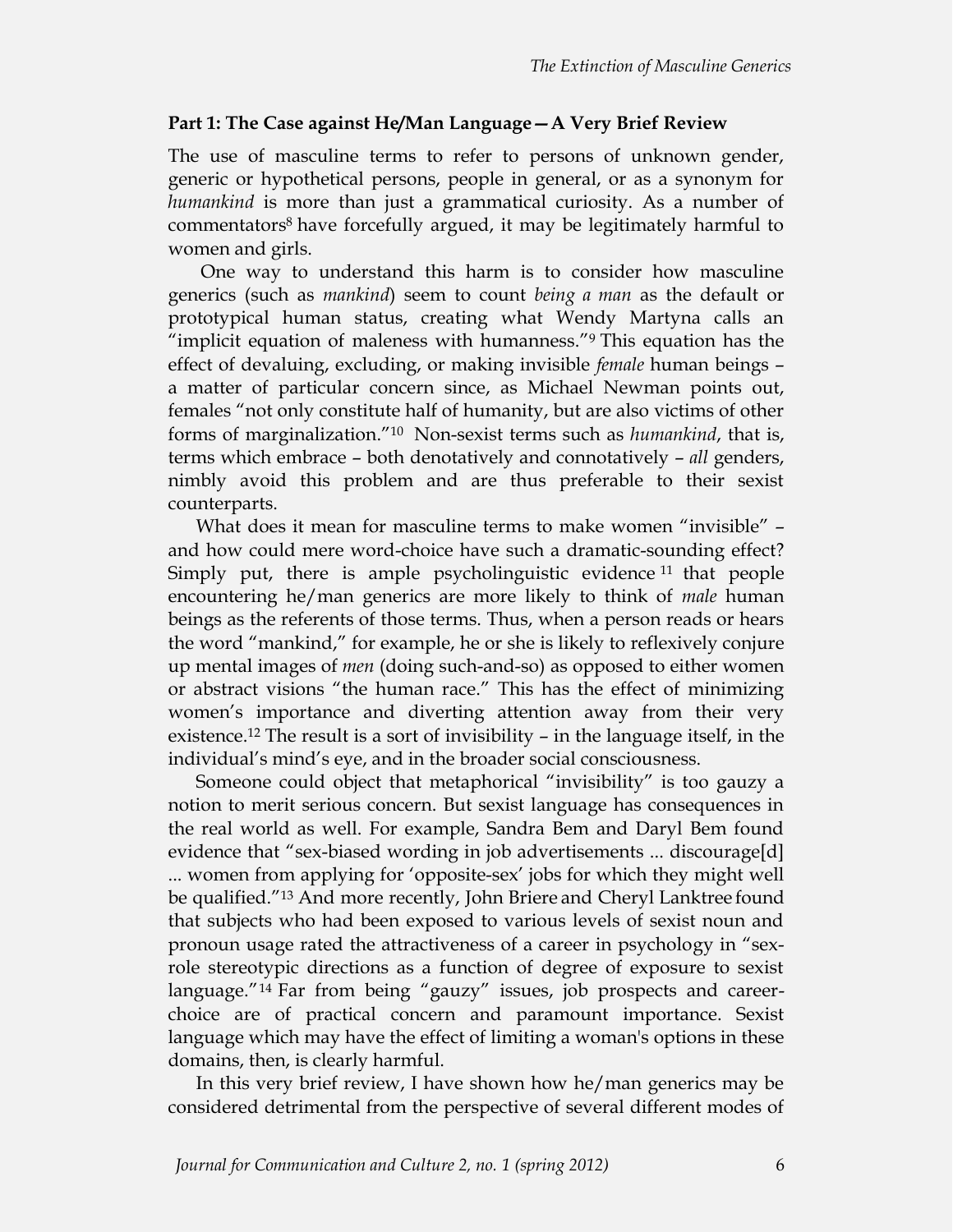thought: philosophical, sociological, psychological, and practical. On this view, any evidence that such language use is on the decline would be most welcome. I turn now to the second part of my paper, in which I present three studies offering an empirical evaluation of just such a decline.

# **Part 2: Three Studies**

Since at least the early 1970s, feminist linguists such as Wendy Martyna, Carolyn Korsmeyer, Janice Moulton, and others (see endnote 8) have made compelling arguments against the use of he/man language, advocating its abolition wherever it may be found. Has anyone been listening? Have there been any changes in sexist language use over the past thirty (or so) years?

Following are three studies, designed to address this question from three different angles-that is, by generating data from three different domains of language-use: "academic," "popular," and "personal." Each points towards a "yes" in answer to the question above.

In the first study, to examine academic or scholarly writing, I tracked the number of JSTOR articles over a thirty-year period  $(1970 - 2000)$  in which the pronouns *mankind*, *humankind*, and the construction *he or she*  occur. In the second study, to examine a more "popular" medium, I tracked these terms· occurrences (by number of articles) over the same period in *The New York Times*. In the third study, I replicated a survey on pronoun usage by college-educated individuals first conducted by Miriam Meyers in 1990 in order to compare her results with a more recent sample.

# **Study #1: Gendered Terms and JSTOR 1970 ² 2000**

JSTOR is a popular online digital archive of scholarly articles from a wide array of disciplines. Its archives include "over one thousand leading academic journals across the humanities, social sciences, and sciences" and is "full-text searchable" including "search term highlighting," 15 making it an ideal data set for the purposes of the present research.16 Using JSTOR's own search technology, I tracked the number of occurrences (by article count) of a sample of three gendered terms over the period of  $1970 - 2000$ .

# *Method, Materials, and Procedure*

Materials used were the archives of scholarly articles located at http://www.jstor.org/ as well as JSTOR's "advanced search" function. For each term included in the study (*mankind*, *humankind*, and *he or she*), I conducted an advanced search on the following model:

[("mankind") AND (YEAR: [1970 to 1971])]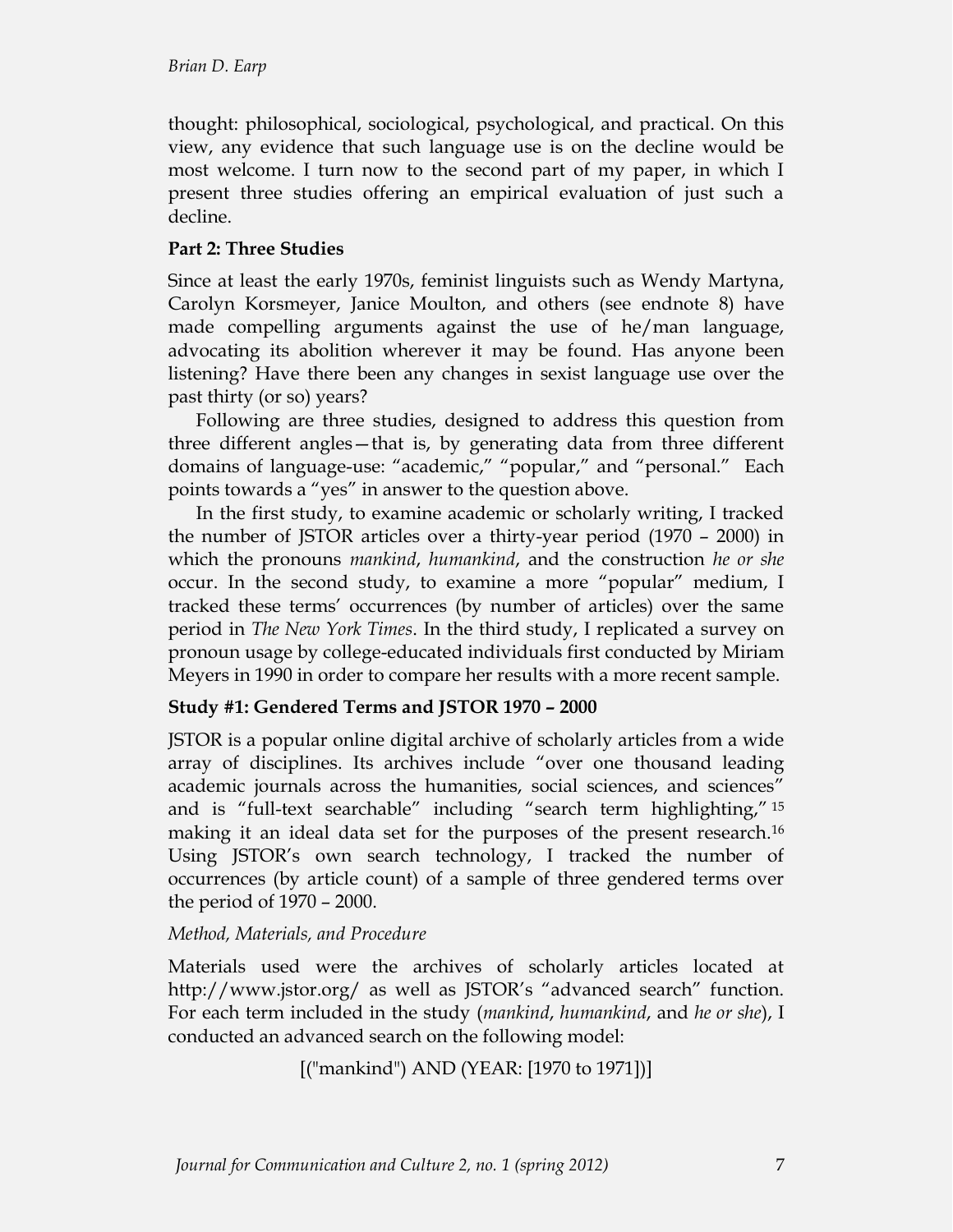I then recorded the number of articles returned, and repeated this search paradigm for each year from 1970 - 2000. Since a number of journals have a "moving wall" of up to 5 years during which their articles are *not* available on JSTOR, I selected the year 2000 as a cut-off point to ensure maximum consistency of total available articles per year. While some new journals have been established since 1970, and while some old journals have expired since 1970, an informal survey of the available data suggests that these factors approximately balance out.

Before turning to the results, let me give a note on my choice of search terms. I chose *mankind* as a quintessential he/man generic, and one likely to be found in academic writing of all stripes. I chose *humankind* as the direct gender-neutral counterpart of this term, to see how these nearsynonyms (one sexist, one non-sexist) would track against each other over the same thirty-year period. Finally, I chose the construction *he or she* as an additional gender-inclusive term, but one which plays a different linguistic role-specifically by referring to generic or hypothetical persons, and persons of unknown gender, as opposed to abstract entities such as ´all of humanityµ (as with *humankind)*. I would like to have been able to track instances of quasi-generic *he*; however, JSTOR's search technology is not sensitive enough to distinguish between *quasi=generic* instances of the term ("When a person loses his wallet, he should...") and *specific* instances of the term ("When Bob lost his wallet, he..."). Contrastingly, *he or she* (used properly  $-$  that is, excluding instances of hypercorrection) is employed exclusively as a generic, referring to a person whose gender is unknown or unspecified, and can thus be reliably tracked via search technology.

# *Results*

The data show a marked decline in the number of scholarly articles in a broad sample of over 1,000 leading journals in which the sexist term *mankind* occurs over a thirty year period (1970-2000): from 3,149 instances in 1970-1971 to only 1,929 instances in 1999-2000, or a decrease of 38.8%. Over this same period, instances of the gender-neutral near-synonym, *humankind*, rose from only 63 articles in 1970-1971 to 1,192 articles in 1999- $2000$ , an increase of  $1,890\%$ . Finally, article-instances of the genderinclusive *he or she* rose in this period from 340 to 4,062, an increase of 1,194%. Below are the data in tabular form (Table 1).

| Year      | mankind | humankind | he or she |
|-----------|---------|-----------|-----------|
| 1970-1971 | 3149    | 63        | 340       |
| 1971-1972 | 3143    | 64        | 420       |
| 1972-1973 | 3099    | 76        | 559       |
| 1973-1974 | 3125    | 128       | 878       |
| 1974-1975 | 3122    | 187       | 1255      |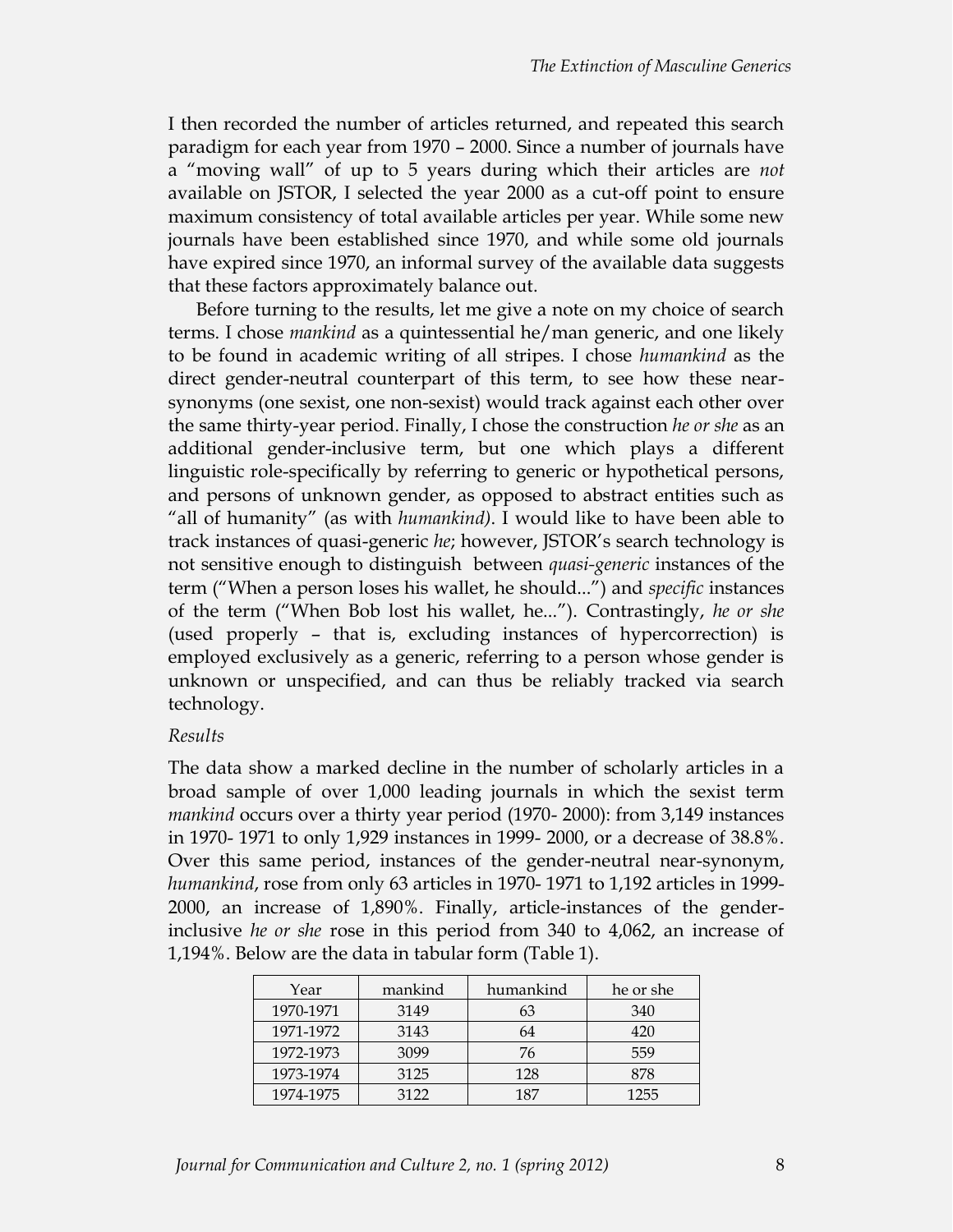| 1975-1976 | 3158 | 246  | 1609 |
|-----------|------|------|------|
| 1976-1977 | 3061 | 289  | 1990 |
| 1977-1978 | 2968 | 314  | 2265 |
| 1978-1979 | 2986 | 357  | 2495 |
| 1979-1980 | 2914 | 395  | 2742 |
| 1980-1981 | 2862 | 440  | 2811 |
| 1981-1982 | 2883 | 480  | 2897 |
| 1982-1983 | 2875 | 535  | 3064 |
| 1983-1984 | 2787 | 635  | 3205 |
| 1984-1985 | 2732 | 752  | 3381 |
| 1985-1986 | 2668 | 753  | 3485 |
| 1986-1987 | 2519 | 714  | 3557 |
| 1987-1988 | 2548 | 762  | 3696 |
| 1988-1989 | 2605 | 836  | 3879 |
| 1989-1990 | 2505 | 939  | 4118 |
| 1990-1991 | 2469 | 998  | 4176 |
| 1991-1992 | 2377 | 1070 | 4140 |
| 1992-1993 | 2306 | 1136 | 4235 |
| 1993-1994 | 2164 | 1174 | 4266 |
| 1994-1995 | 2022 | 1248 | 4322 |
| 1995-1996 | 2048 | 1249 | 4324 |
| 1996-1997 | 2022 | 1235 | 4295 |
| 1997-1998 | 1957 | 1249 | 4258 |
| 1998-1999 | 1961 | 1182 | 4131 |
| 1999-2000 | 1929 | 1192 | 4062 |

*Table 1: Gendered Terms and JSTOR 1970 - 2000* 

### *Discussion*

These results provide clear empirical evidence that at least one sexist masculine generic – *mankind* – has been in steady decline in language-use over the past thirty years, specifically within the domain of academic writing (across disciplines). At the same time, the use of *humankind* - a gender-inclusive near-synonym - has grown in popularity quite dramatically, from a mere 63 instances in 1970-1971 (compared to 3,149) instances of *mankind* during the same period), to 1,192 in 1999-2000. It is important to notice, however, that even as recently as the year 2000, *mankind* appeared in more total articles (by 38.2%) than its nonsexist counterpart. Nevertheless, one need not conclude that the sexist term is used more frequently than its non-sexist alternatives: after all, *humankind* is only one of a number of gender-inclusive synonyms (or nearsynonyms): in addition, there are terms such as "humanity" and "the human race" which may be used instead of *mankind* but which were not tracked in this study. Taken together, it is possible that these non-sexist terms are used more frequently. Further research should bear this out.17

It is interesting to note that while *humankind* has been in use since 1635 <sup>18</sup> as an alternative to *mankind* (dating from 1250 <sup>19</sup> ), it was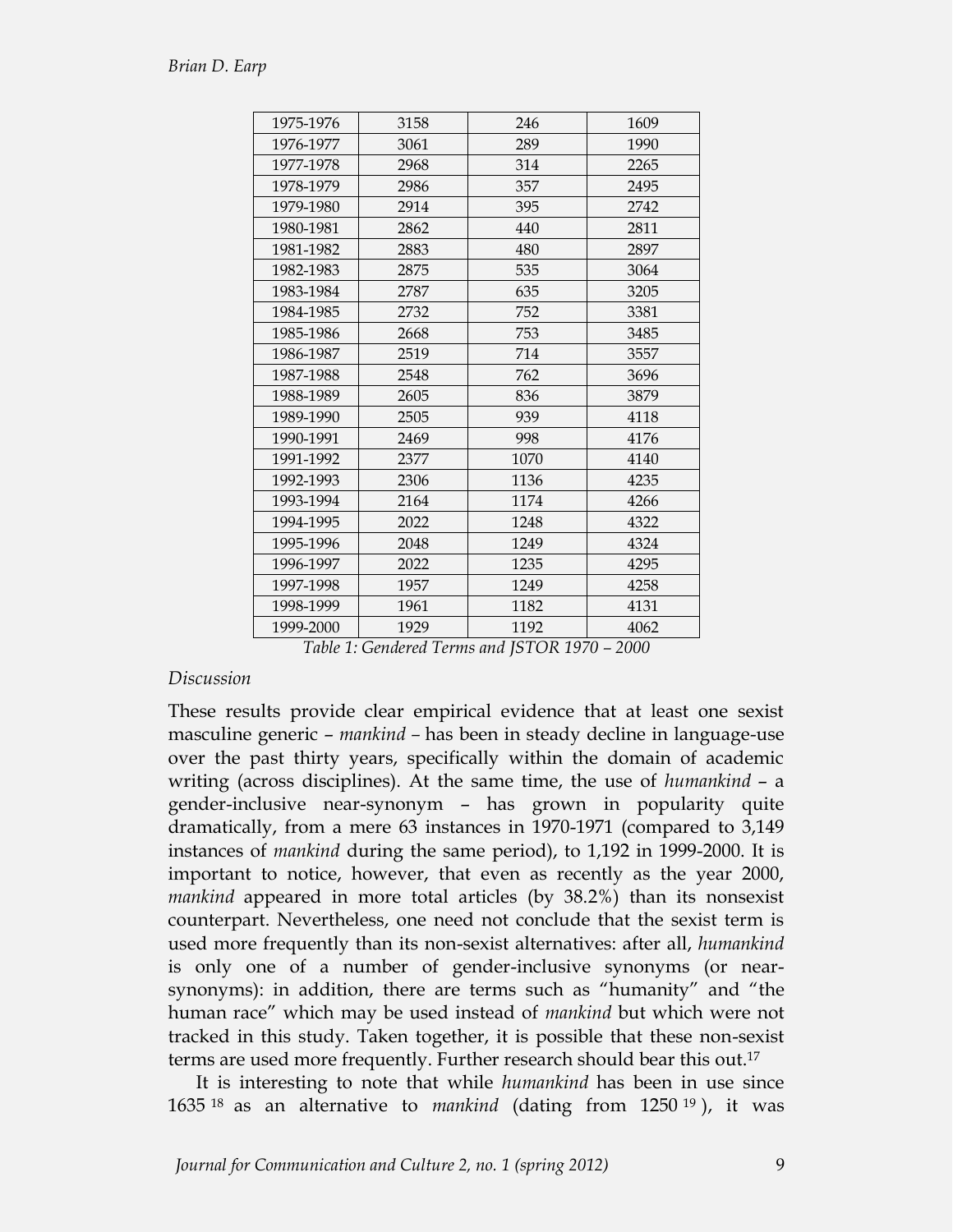nevertheless almost completely absent from academic writing as late as the 1970s, with the sexist term evidently widely preferred. As my data show, however, this trend seems to have undergone major changes within the last thirty years.

Finally, notice the explosion in use of the construction *he or she* after the year 1970. The idea, apparently hitherto only latent, that a person of unknown or unspecified gender might possibly be *a female* - and that such a possibility should be made linguistically explicit - seems to have caught on quite suddenly!

Let me turn now to my second study, in which I shift from the domain of academic writing to that of a more popular medium, *The New York Times*.

# **Study #2: Gendered Terms and** *The New York Times* **1970 - 2000**

*The New York Times* is widely recognized as the newspaper of record for the United States. Thus it is an excellent popular source to track nonacademic language usage.  $20$  In addition, the newspaper's searchable online archives (from 1851 to the present) located http://www.nytimes.com/ provides ample  $-$  and easy-to-access  $-$  data, ideal for the purposes of the present study. In this study, I tracked the number of occurrences (by article count) of a sample of three gendered terms over the period of 1970-2000.

# *Method, Materials, and Procedure*

Materials used were the online archives of *New York Times* articles, located at http://www.nytimes.com/ as well as the site's "advanced search" function. For each term included in the study (*mankind*, *humankind*, and *he or she*), I conducted an advanced search by typing the term in quotes in the search field, and setting the date range to, e.g., January 1st 1970 to January 1st 1971.

I then recorded the number of articles returned, and repeated this search paradigm for each year from 1970 – 2000, recording the data in an Excel worksheet for later analysis.

# *Results*

The data show a significant decline in the number of *New York Times* articles in which the sexist term *mankind* occurs over a thirty year period (1970-2000): from 461 instances in 1970-1971 to only 159 instances in 1999-2000, or a decrease of 65.5%. Over this same period, instances of *humankind* rose from only 6 articles in 1970-1971 to 76 articles in 1999-2000, an increase of 1,266%. Finally, article-instances of the gender-inclusive *he or she* rose in this period from 43 to 346, an increase of 804%. These results are shown in tabular form below (Table 2).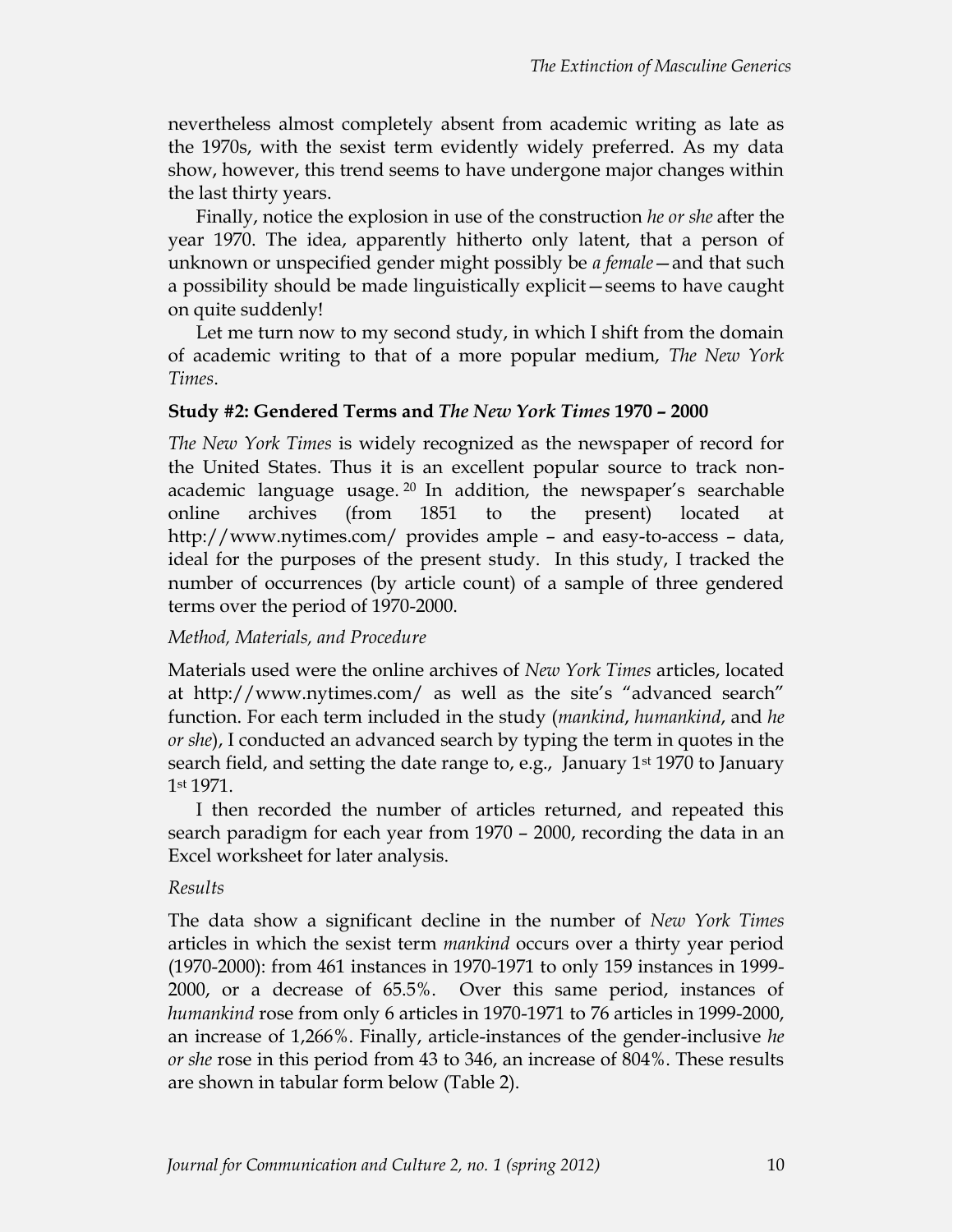| Year      | mankind | humankind | he or she |
|-----------|---------|-----------|-----------|
| 1970-1971 | 461     | 6         | 43        |
| 1971-1972 | 393     | 6         | 85        |
| 1972-1973 | 429     | 16        | 138       |
| 1973-1974 | 404     | 15        | 147       |
| 1974-1975 | 376     | 21        | 166       |
| 1975-1976 | 389     | 36        | 259       |
| 1976-1977 | 396     | 29        | 296       |
| 1977-1978 | 328     | 24        | 331       |
| 1978-1979 | 252     | 26        | 277       |
| 1979-1980 | 312     | 30        | 296       |
| 1980-1981 | 252     | 26        | 306       |
| 1981-1982 | 285     | 48        | 357       |
| 1982-1983 | 277     | 53        | 295       |
| 1983-1984 | 237     | 32        | 317       |
| 1984-1985 | 227     | 44        | 368       |
| 1985-1986 | 307     | 58        | 368       |
| 1986-1987 | 265     | 60        | 395       |
| 1987-1988 | 231     | 49        | 340       |
| 1988-1989 | 172     | 40        | 353       |
| 1989-1990 | 176     | 46        | 345       |
| 1990-1991 | 169     | 51        | 330       |
| 1991-1992 | 179     | 45        | 307       |
| 1992-1993 | 121     | 46        | 296       |
| 1993-1994 | 120     | 59        | 319       |
| 1994-1995 | 124     | 46        | 299       |
| 1995-1996 | 125     | 53        | 314       |
| 1996-1997 | 128     | 62        | 337       |
| 1997-1998 | 115     | 66        | 326       |
| 1998-1999 | 171     | 81        | 337       |
| 1999-2000 | 159     | 76        | 346       |

*Table 2: Gendered Terms and The New York Times 1970 - 2000* 

### *Discussion*

The purpose of this second study was to extend the results of Study #1 into a domain other than strictly academic writing, namely the more "popular" medium of journalism and news articles. In a remarkably similar trend (as compared to the first study), the results of the present study provide clear empirical evidence that *mankind* has been in steady decline in language-use over the past thirty years - not only in academic, but in non-academic writing as well. At the same time, the use of *humankind* has grown in popularity from a mere 6 instances in 1970 - 1971 (compared to 461 instances of *mankind* during the same period), to 76 in  $1999 - 2000$ .

The striking similarity in term-use trajectories (including *he or she*) between Studies #1 and #2 merits further consideration. On the one hand,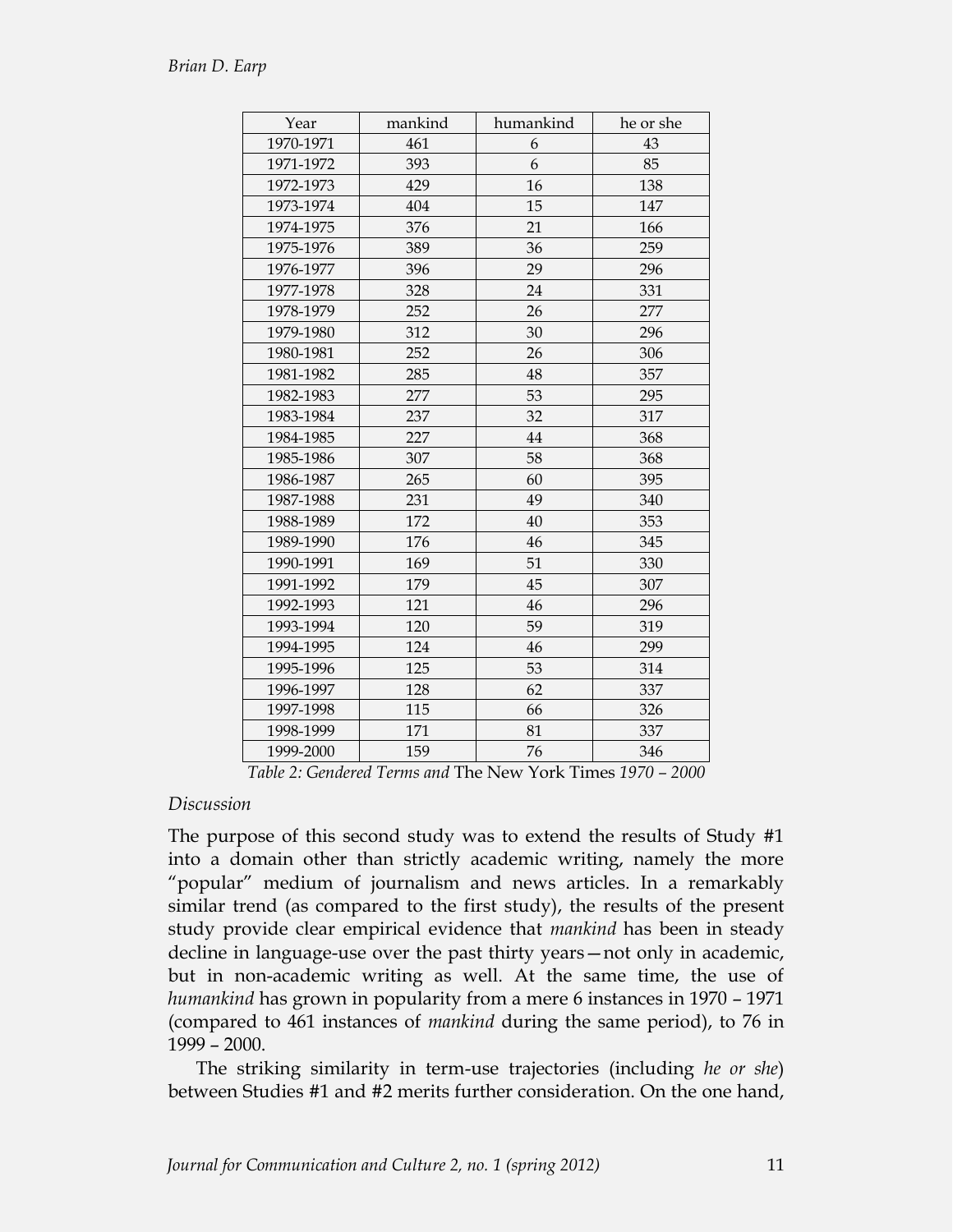someone might predict that sexist language would decline in academic usage significantly prior to popular usage, since the former is thought to be more deliberately, philosophically motivated (and thus particularly susceptible to the feminist's arguments coming out of the early 1970s), while the latter reflects more non-intellectual sociolinguistic movements. On the other hand, someone could argue that academic language is more conservative and thus *less* prone to change, while popular language evolves at a much faster rate, absorbing new terminology (for example, in the form of slang) far in advance of academic adoption of those terms. But seemingly both predictions would fail: the movement towards less sexist (or more gender-inclusive) language seems (at least with regard to the examples tracked by the present studies) to have taken place along a similar trajectory in both academic and more popular writing.

Let me turn now to a third study, which attempts to replicate a survey conducted in 1990 by Miriam Meyers on sexist language in writing samples of individual adults subjects. This will "complete the picture" of this essay's intended scope, giving evidence for language-change on a third and final dimension - the "personal" dimension.

### **Study #3: Gendered Terms in "Personal" Writing, 1990** *vs.* **2008**

The design of this third study departs drastically from that of Studies #1 and #2. It is modeled on a study conducted by Miriam Meyers, <sup>21</sup> who was interested in the ways in which college-educated adults approached writing about a person of unspecified gender. In her study, participants were asked to describe their idea of "the educated person" as part of their student degree plans concerning enrollment at an unreported Minnesota university (probably Metropolitan State, given Meyers' affiliation). Meyers then coded responses for their use of various third-person singular generic pronouns.

Her results showed that, among writers using a consistent strategy, 34% used the generic masculine (e.g., ´My idea of *an educated person* [is of one who] has learned the skills to educate *himself* in unknown areas..."); 32% used singular *they* (e.g., ´I see *an educated person* as [one who] uses *their* knowledge..."); 22% used a *he or she* type construction (e.g., "The *educated person* does not overlook *his/her* chosen profession..."); 8% used indefinite *one* (e.g., ´*The educated person* [is] *one* who has a curiosity and open mind..."); and 4% used the generic feminine (e.g., "An educated person [is] aware of who *she* is..."). These results can be seen in Table 3, below.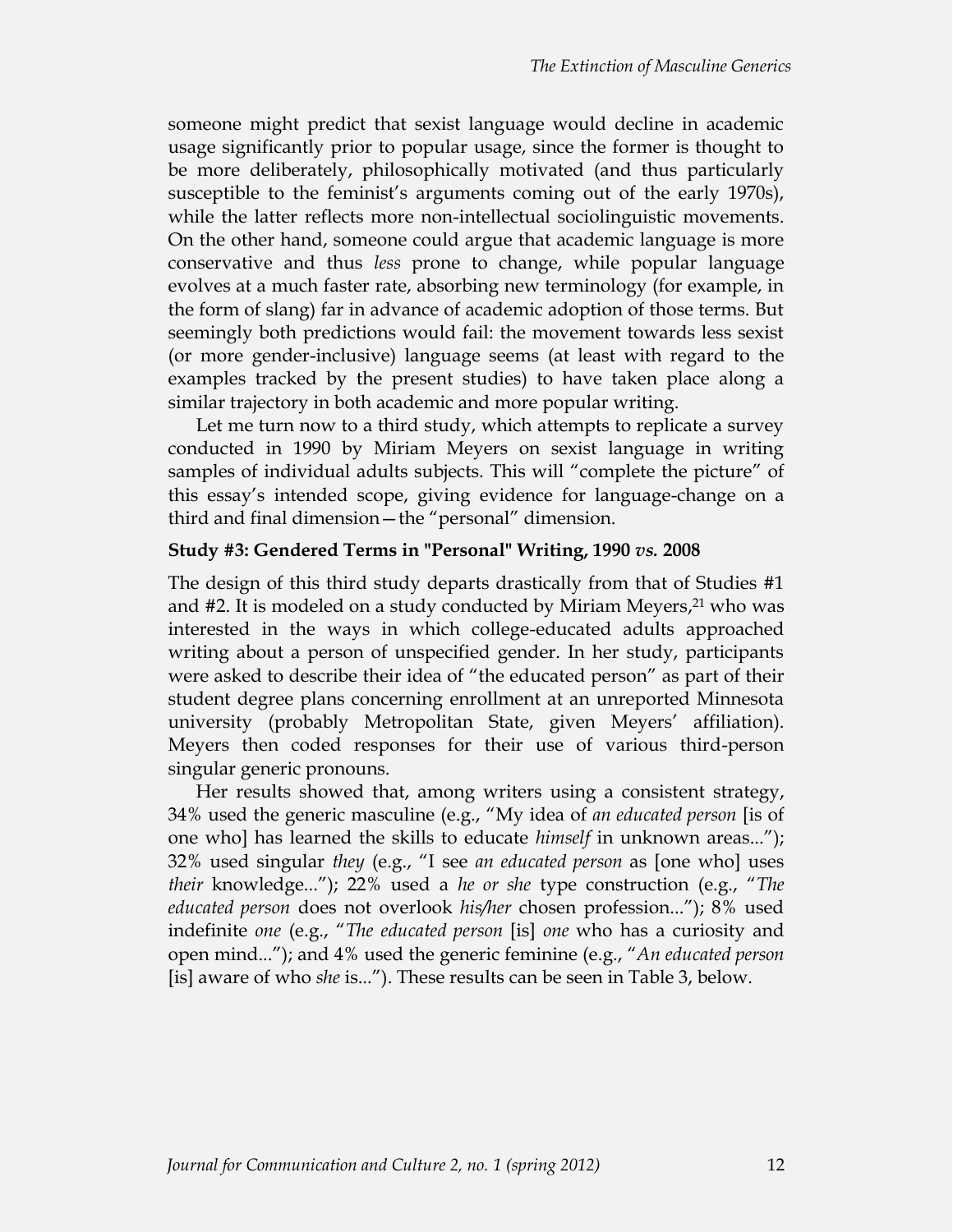| Generic Masculine | 34% |  |
|-------------------|-----|--|
| Singular they     | 32% |  |
| he/she            | 22% |  |
| one               | 8%  |  |
| Generic Feminine  | 4%  |  |

*Table 3: Choice of Writers Using a Consistent Singular Approach to the Generic Pronoun, Adapted from Meyers (1990)*

In the present study, participants were asked to describe their idea of "The Moral Individual" under the pretense that their responses would be used in a future study on moral judgment (thus concealing the sociolinguistic nature of the actual study). The methods and results for this study follow.

# *Method, Participants, Materials, and Procedure*

Participants were 64 adults (27 male, 36 female, 1 unspecified)<sup>22</sup> ranging in age from 18 to 74 years, with a mean age of 26 and a mode age of 21.23 The majority of participants were college students enrolled at Yale University in New Haven, CT; all had at least 2 years of college.<sup>24</sup> Participants were acquainted with the author of the present study but not with his research aims; an invitation to participate was sent (via email) to 137 such acquaintances; the 64 who responded by filling out an online survey were included in the study. These data were collected in 2008.

Participants were directed to and asked to fill out an online survey (posted on www.surveymonkey.com). They were asked to "Please describe in 3-5 sentences below your conception of The Moral Individual" and to do so in no fewer than 3 and no more than 5 sentences. They were asked to write in complete, grammatical sentences, and to start the first sentence with "The Moral Individual is" and proceed from there. Demographic information was then collected.

Participants' responses were then coded for pronoun usage according to the same categories used by Meyers, namely (1) the generic masculine, (2) singular *they*, (3) *he or she* type treatments (including *she or he* and *s/he*), (4) the generic feminine (*she* standing alone), (5) indefinite *one*, (6) an inconsistent mix, and  $(7)$  "other" (including the use of no pronouns, pluralization of the subject, and the one-time use of a generic pronoun such that consistency could not be judged).

# *Results*

27 respondents (42%) either used an inconsistent mix of pronouns, used only one pronoun such that consistency could not be judged, or avoided the use of pronouns altogether. Of the 37 remaining respondents,

- 10 used the generic masculine
- 7 used singular *they*
- 13 used *he or she* type treatments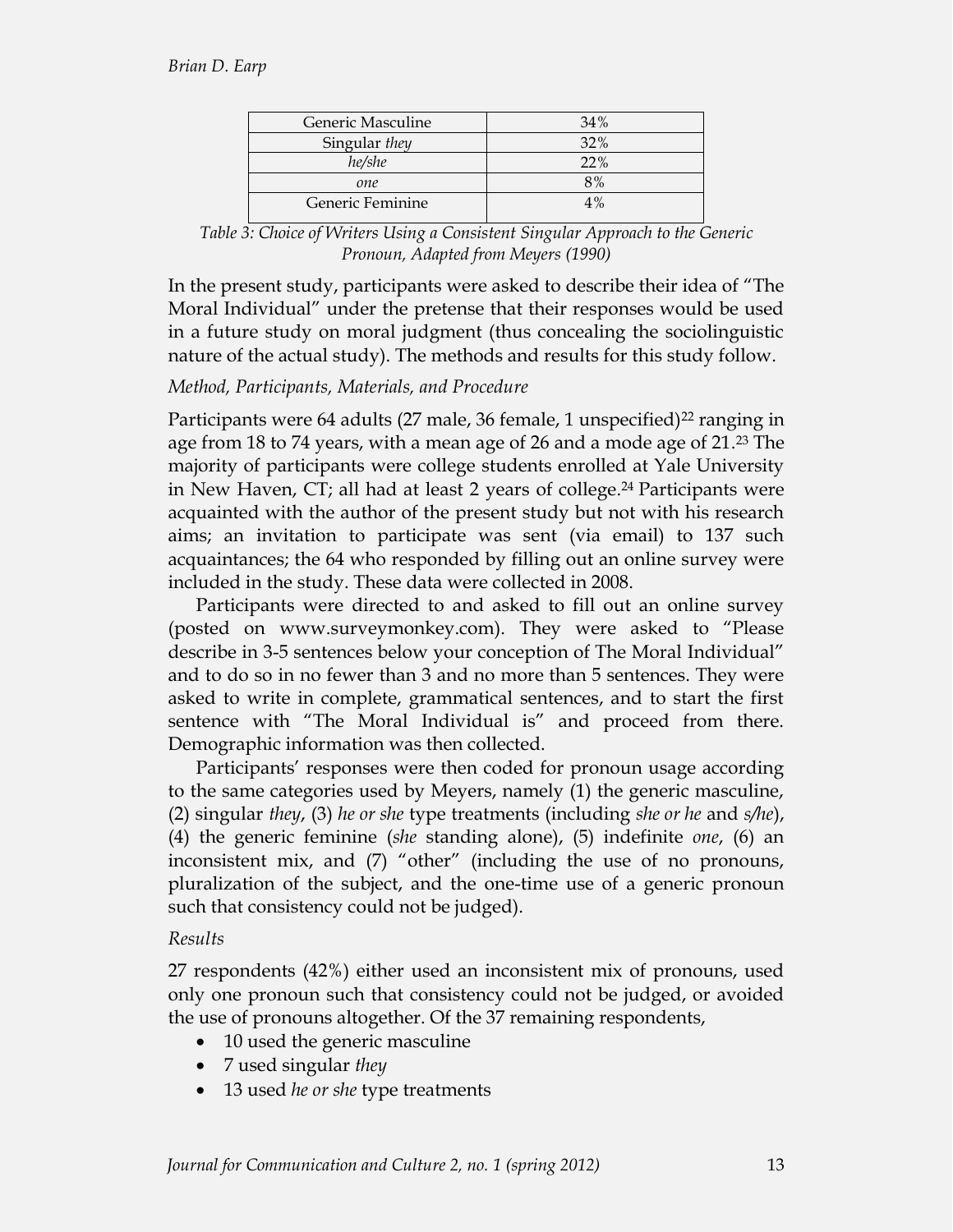- $\bullet$  5 used the generic feminine, and
- x 2 used indefinite *one*

Of those who used a *consistent* singular approach to the generic pronoun, then,

- 27% used the generic masculine
- 19% used singular *they*
- x 35% used *he or she* type treatments
- 13.5% used the generic feminine, and
- x 5.5% used indefinite *one*

Compare these results with those of Meyers (1990) (my results in bold):

| Generic Masculine | 34%   | 27%      |
|-------------------|-------|----------|
| Singular they     | 32%   | 19%      |
| he/she            | 22%   | $35\%$   |
| one               | 8%    | $5.5\%$  |
| Generic Feminine  | $4\%$ | $13.5\%$ |

*Table 4: Comparison of Choice of Writers Using a Consistent Singular Approach to the Generic Pronoun in Meyers (1990) and the Present Study*

# *Discussion*

Although statistical significance cannot be calculated across two different populations (i.e., between the sample group used in Meyers' study and the sample group used in the present study), an informal analysis of the above data suggests that the more recent sampling of current generic pronoun usage may be even less male-sexist than the sampling taken in 1990, itself almost certainly an improvement over earlier populations (given the data from the 1970s in Studies #1 and #2).

One major difference is that in the 1990 study, the sexist masculine generic was the most frequently used construction, while in the present study, the non-sexist *he or she* treatment was most commonly used. In addition, in the present study, fully  $13.5\%$  of consistent pronoun-users employed the generic feminine25 (compared to only 4% in the 1990 study) and 35% used the gender-neutral *he or she* construction (compared to 22% in 1990). Interestingly, in both studies, approximately 1/3 of respondents elected to use the sexist male generic  $(34\%$  in 1990;  $27\%$  in 2008), while the singular *they* - thought to be a popular non-sexist choice - was used much *less* frequently in the present study as compared to the earlier one (19% compared to 32%). It should be noted, however, that in the present study, singular *they* was used in combination with other pronouns in the "inconsistent mix" category somewhat frequently. Fully 18 out of the  $64$ *total* respondents (or 28.1%) used the singular *they* construction at least once. Furthermore, in the present study, the masculine generic was overrepresented among *consistent* pronoun users (the sub-group of total respondents upon which the present analysis is chiefly based), while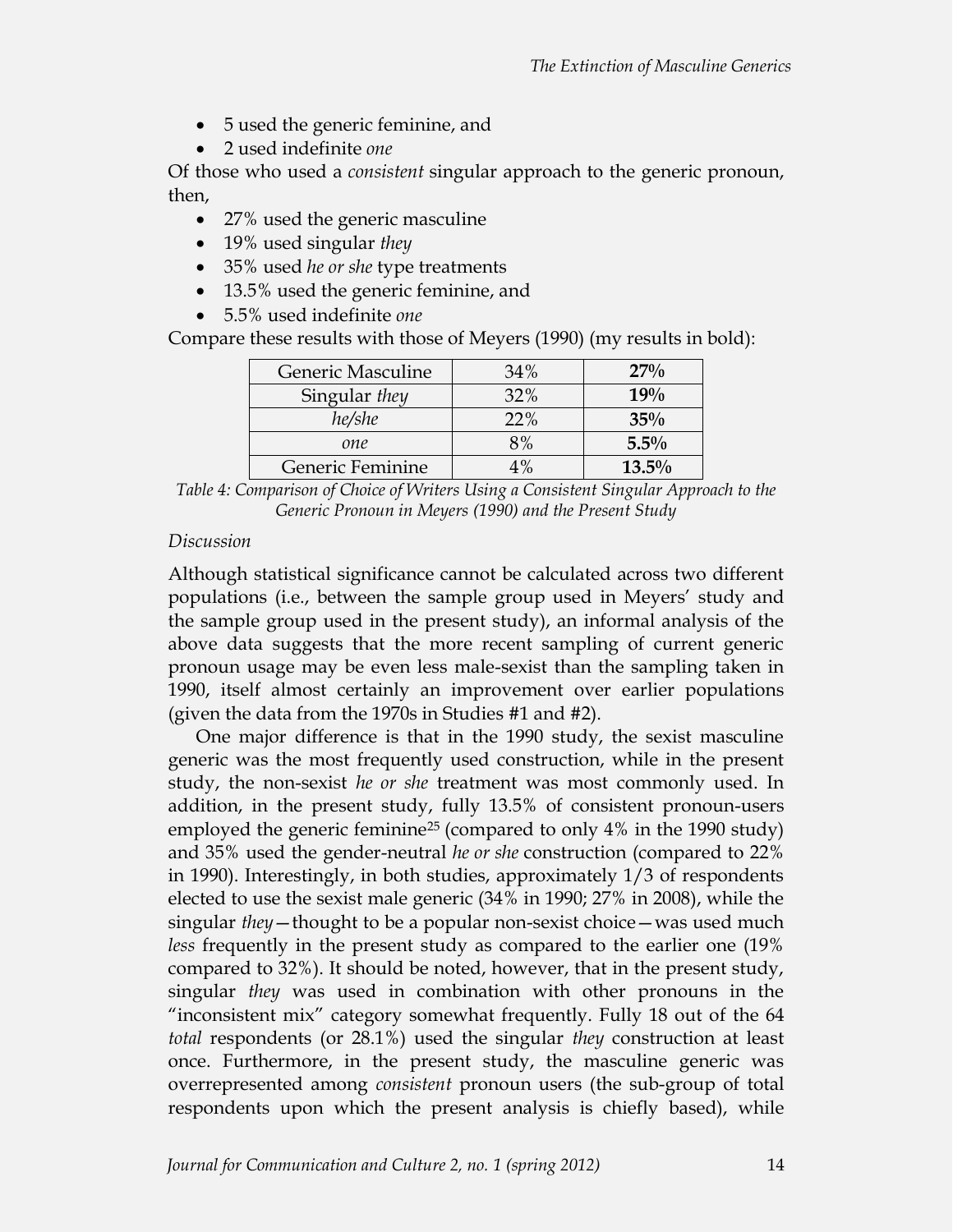among mixed- and "other"-pronoun users, only 3 of 23 or 13% used a masculine generic at least once, and fully 20 of 23 or 87% used nonsexist pronoun strategies.

Before turning to a general discussion, a potential confound must be noted in comparing the Meyers (1990) study and the present study. The confound has to do with the different "primes" used to generate the writing samples in each respective study. In the Meyers study, participants were asked to describe "the educated person" while in the present study, participants were asked to describe "the moral individual." Although each of these prompts was designed to test subjects' handling of pronouns referring to a hypothetical person of unspecified gender, it is possible that implicit gender stereotypes "nudged" pronoun usage in different directions between the two studies, on account of the different primes. "The educated person" is, it could be argued, more likely to be implicitly stereotypically associated with males (given the long history of women's exclusion from schooling), while "the moral individual" could be implicitly stereotypically associated more with females (given, for instance, the stereotype that mothers are more concerned with the moral upbringing of their children than fathers). Further research would be needed to test this assumption.

# **General Discussion**

I began by reviewing a number of arguments to the effect that the sexist male quasi-generics typical of he/man language are harmful to women and ought to be avoided where possible. While some resist this view, sometimes citing the "awkwardness" of alternative constructions (such as "he or she"), it is becoming more and more widely accepted. This acceptance is heavily driven by psycholinguistic evidence which shows that he/man grammar is not a mere curio of convention: these words have measurable (deleterious) effects on the listener, especially females, both in terms of the implicit messages they convey, and the consequences they carry for issues as weighty as choice of career. If masculine generics can be avoided, they should be avoided; and they can *always* be avoided - with a bit of creative thinking.

But to move beyond the abstractions of the academic dispute, what has been the real-world impact of the feminists' case on this issue? I presented three studies designed to test empirically whether, over the past thirty years, the use of masculine generics has actually seen a decline. Across three domains - academic, popular, and personal - the results are clear: he/man language is increasingly less used, and nonsexist alternatives are on the rise.

Curiously, so is the use of *female*-sexist pronouns - the generic "she" or "her"  $-$  which can be interpreted in a number of different ways. On the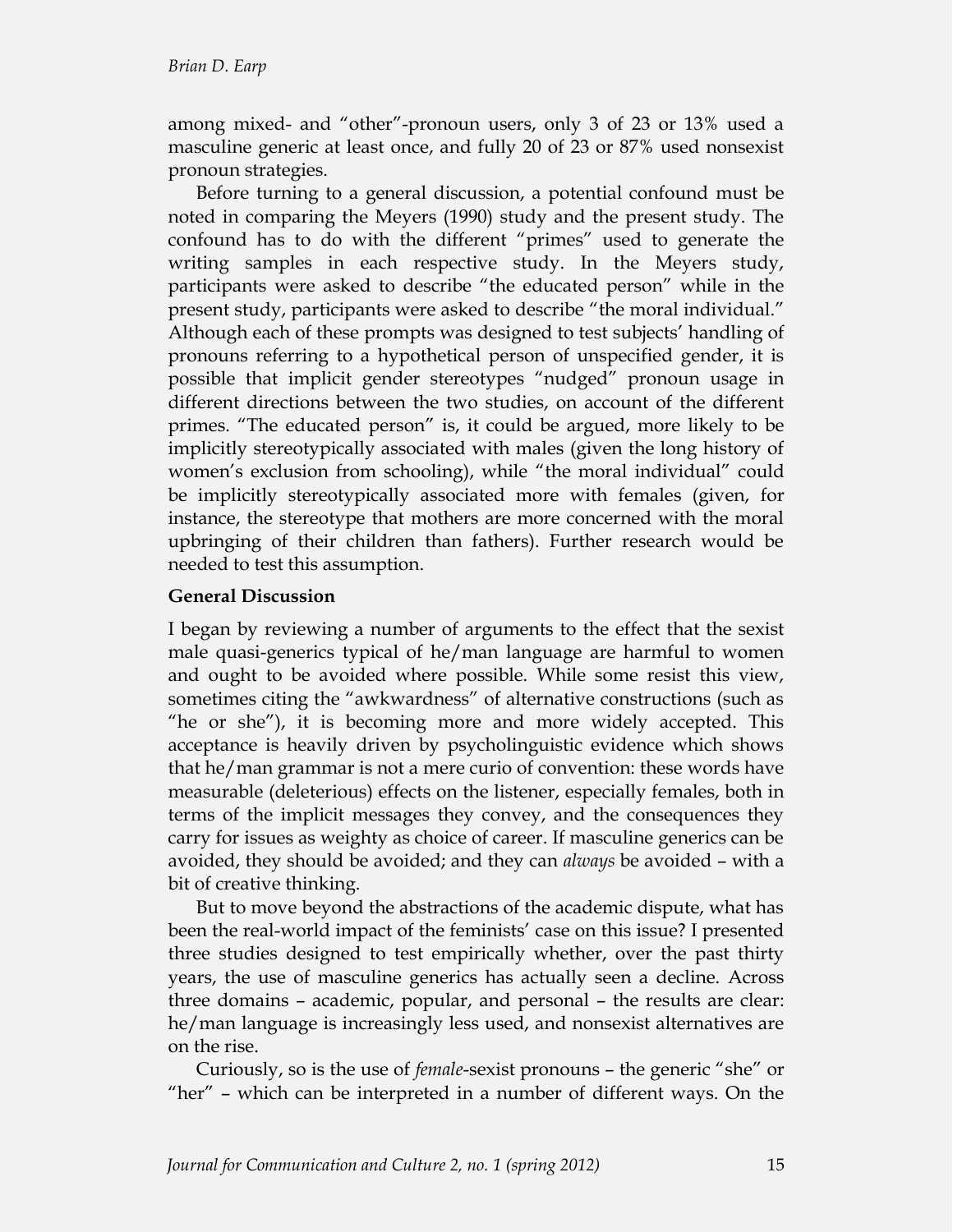one hand, it could be argued that fighting sexist pronoun use with equally sexist pronoun use amounts to hypocrisy, and hence gender-*neutral* terms (such as "they" or "he or she") should be used wherever possible. But on the other hand, perhaps the deliberate use of "she" to refer to unspecified individuals, or to persons of unknown gender, can be seen as an important consciousness-raising exercise, a temporary effort to "make the point" about generic *masculine* pronoun use in a particularly salient, instantly graspable way. There is obviously no objectively "correct" way to think about it, but given the hundreds of years of lopsided, malefavoring language use (in a broader context of male-favoring power structures, male-favoring legal doctrines, male favoring social norms, etc.), it seems justifiable to add some weight to the other side of the scale, at least to the point of equilibrium.

Whether the trends identified in this article continue, only time will tell; but if they do, we may be well on our way to seeing the ultimate extinction of masculine generics in the English language. It would be about time.

#### **Notes:**

<sup>1</sup> Matthew 4:4, New International Version.

<sup>2</sup> *Hamlet* II.ii.317. Though this phrase is often cited as a stock example of he/man language in feminist and linguistic texts, it is actually unclear, in context, whether Hamlet's "a man" is synonymous with "a human being" and thus a true male quasi-generic. Hamlet goes on to characterize "a man" as "this quintessence of dust" which alludes specifically to Adam, the symbolic progenitor of *males* in particular, and *not* to Eve, who was formed (as the story goes) from Adam's rib rather than from dust. The matter is further complicated by the fact that in popular recitation, the phrase is often misquoted as "what a piece of work is man" — without the article  $a$ — which gives the term a stronger gloss of "genericness" than is warranted by the original text. Finally, consider the end of the speech and the ensuing exchange with Rosencrantz:

*Hamlet:* What a piece of work is a man... ...And yet, to me, what is this quintessence of dust? Man delights not me - nor woman neither, though by your smiling you seem to say so. *Rosencrantz:* My lord, there was no such stuff in my thoughts. Hamlet: Why did you laugh, then, when I said "man delights not me"? *Rosencrantz:* To think, my lord, if you delight not in man, what lenten entertainment the players shall receive from you... [Hamlet II.ii.317-329]

It is unclear whether Hamlet *intends* for "man" to refer generically to human beings and only clarifies by adding "nor woman neither" because he is misunderstood (or is being teased by) Rosencrantz, or whether the contrast with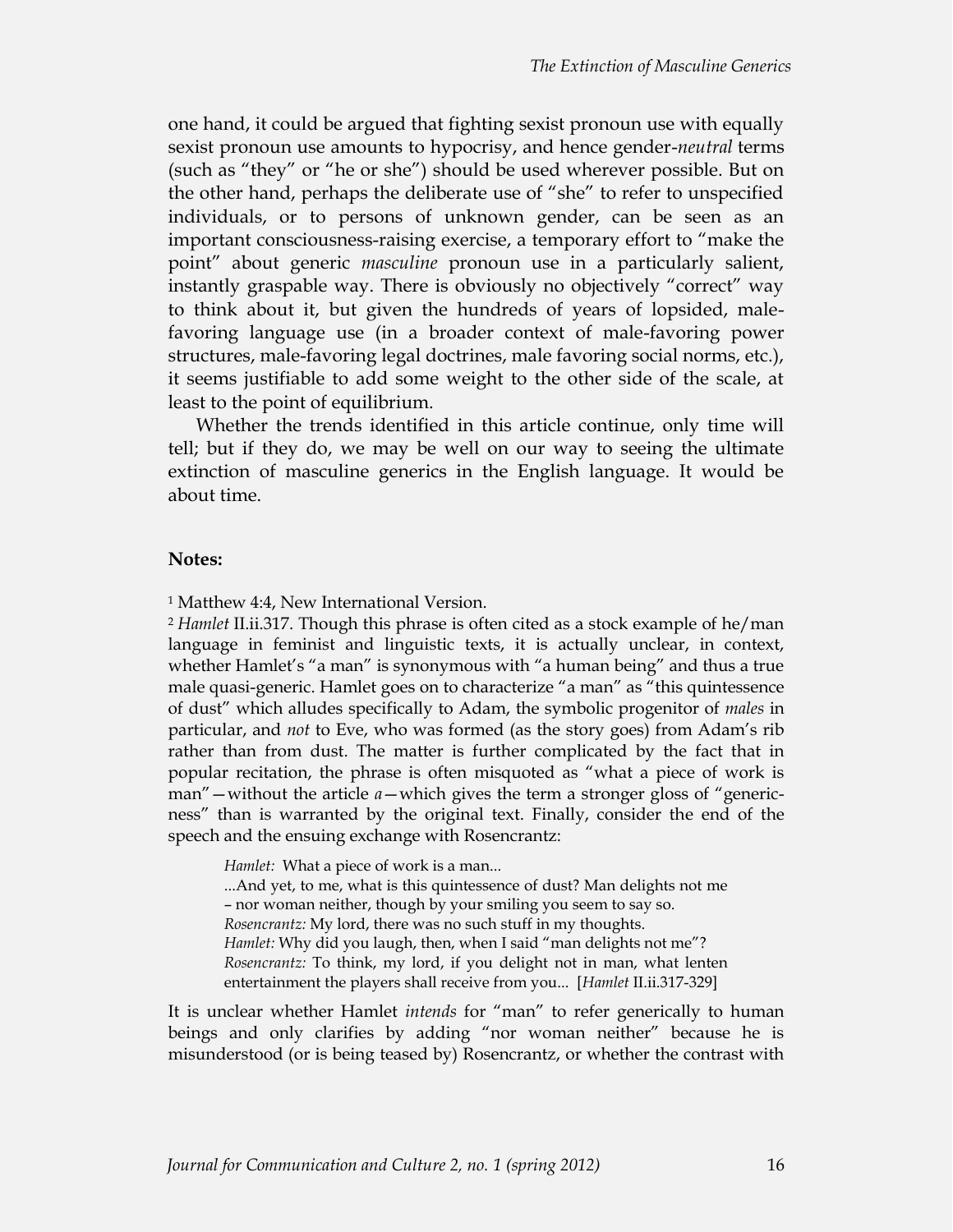"woman" should be taken at face value as evidence of a narrower intended referent for "man."

<sup>3</sup> The Declaration of Independence. It is a matter of controversy whether Jefferson had *all human beings* in mind when he penned this phrase, or, given the political disenfranchisement of women at the time, whether he meant just *all males*. This historical point notwithstanding, however, the term is understood today (both legally and popularly) in its wider - that is, quasi-generic - sense. It is interesting to note the conscious effort to avoid similar confusion by the authors of two documents modeled on the Declaration: the women's-rights Declaration of Sentiments of 1848 ("all men and women are created equal..."), and the Universal Declaration of Human Rights of 1948 ("all human beings are born free and equal..."). The second of these is arguably even less sexist than the first, for it does away with a male-first ordered pair.

<sup>4</sup> But see Mark Carreau, "One small step for clarity: Researcher discovers that Neil Armstrong had not only the right idea but the right words" in The Houston Chronicle, September 30<sup>th</sup> 2006, accessed online April 7<sup>th</sup>, 2012 at http://www.chron.com/disp/story.mpl/front/4225856.html.

<sup>5</sup> "he/man" comes from Wendy Martyna's "Beyond the He/Man Approach: The Case for Nonsexist Language" in Signs 5 (1983): 482-93.

 $6$  "quasi" because they cannot always replace bona fide gender-neutral terms, for example in sentences such as: "Man is an animal who breastfeeds his young." This sentence is awkward because of the inescapably masculine connotations of the term "man."

<sup>7</sup> JSTOR (http://www.jstor.org/) is a popular digital archive of scholarly articles. It includes back issues of hundreds of the most popular academic journals.

8 e.g., Carolyn Korsmeyer, "The hidden joke: Generic uses of masculine terminology" in Mary Vetterling-Braggin (Ed.) Sexist Language: A Modern *Philosophical Analysis* (New Jersey: Littlefield, Adams & Co., 1981); Wendy Martyna, "Beyond the he/man approach: the case for nonsexist language" in *Signs* 5 (1983): 482-93; and Janice Moulton, "The myth of the neutral 'man'" in *Feminism and Philosophy*, Ed. Frederick A. Elliston and Jane English. (Totowa, NJ: Littlefield, Adams, and Co., 1971), 124-153.

9 Martyna, "Beyond the He/Man Approach: The Case for Nonsexist Language," 32.

<sup>10</sup> Michael Newman, *Epicene pronouns: the linguistics of a prescriptive problem* (New York: Garland Publishing, Inc, 1997), 4.

<sup>11</sup> for recent examples see Jennifer Saul, "Feminist philosophy of language" in The *Stanford Encyclopedia of Philospohy (Winter 2007 edition), Edward N. Zalta (ed.),*  http://plato.stanford.edu/archives/win2007/entries/feminism-language/

(accessed April 7<sup>th</sup>, 2012); for research into the automaticity of sexist associations, see Mahzarin Banaji and Curtins Hardin, "Automatic stereotyping" in *Psychological Science* 7, no. 3 (May 1996): 136-141; for a recent study see Elizabeth Wilson and Sik Hung Ng, "Sex bias in visual images evoked by generics: A New Zealand Study" in Journal of Personality and Social Psychology 18, no. 3-4 (1988): 159-168.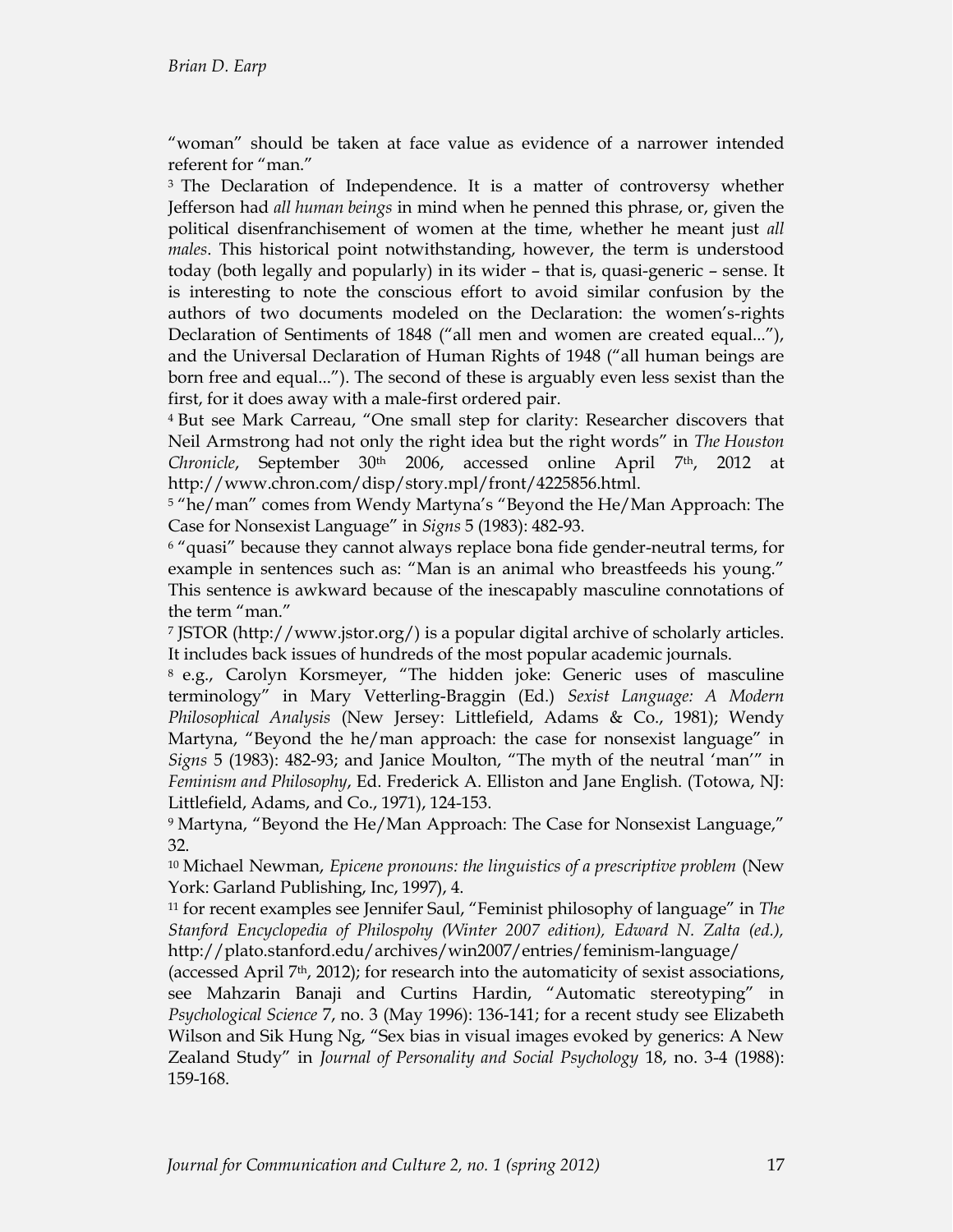<sup>12</sup> See Jennifer Saul, "Feminist philosophy of language."

<sup>13</sup> Sandra Bem and Daryl Bem, "Does sex-biased job advertising 'aid and abet' sex discrimination?" *Journal of Applied Social Psychology* 3, no. 1, (1973): 6.

<sup>14</sup> John Briere and Cheryl Lanktree, "Sex-role related effects of sex bias in language" in *Behavioral Science* 9, no. 5 (1983): 625.

<sup>15</sup> "The Organization," accessed April 7<sup>th</sup> 2012 at http://about.jstor.org/aboutus/organization.

 $16$  Other digital archives would in principle offer equally useful data; however JSTOR's search technology in particular is intuitive and easy to use, and its contents represent the most widely-read journals in a range of academic fields.

 $17$  To compare: a quick, informal "Google study" yields the following snapshot: 30,600,000 hits for *mankind*; 5,730,000 hits for *humankind*; 48,300,000 hits for *humanity*; 9,080,000 for *human race*. Thus, while *mankind* beats *humankind*, the aggregate of non-sexist terms (humankind, humanity, and human race) beat *mankind* by a large margin.

<sup>18</sup> "Humankind," accessed April 7<sup>th</sup> 2012,

http://dictionary.reference.com/browse/humankind.

<sup>19</sup> "Mankind" accessed April 7<sup>th</sup> 2012,

http://dictionary.reference.com/browse/mankind.

<sup>20</sup> As an anonymous reviewer on an earlier draft of this paper noted, many other newspapers might have served as an equally good case study; I chose the *New York Times* for its iconic status within as well as outside the U.S., and for its easyto-use online search technology.

<sup>21</sup> Miriam Meyers, "Current generic pronoun usage" in American Speech 65, no. 3,  $(1990): 228-237.$ 

<sup>22</sup> That is, 56% female. Compare to Meyers' sample: 55% female.

<sup>23</sup> Compare to Meyers:  $n = 392$ , range =  $22 - 64$ , mean = 34.

<sup>24</sup> Consistent with Meyers.

<sup>25</sup> As many have noted, the generic feminine is *also* sexist - but given the long history of masculine generics, it could be argued that the use of generic *she* is a legitimate part of the campaign to abolish he/man language (see the General Discussion).

### **References**

- Banaji, Mahzarin, and Curtis Hardin. "Automatic stereotyping." *Psychological Science* 7, no. 3 (May 1996): 136 -141.
- Bem, Sandra, and Daryl Bem. "Does sex-biased job advertising 'aid and abet' sex discrimination?" *Journal of Applied Social Psychology* 3, no. 1  $(1973): 6-18.$
- Briere, John, and Cheryl Lanktree. "Sex-role related effects of sex bias in language." Behavioral Science 9, no. 5 (1983): 625-632.
- Carreau, Mark. "One small step for clarity: Researcher discovers that Neil Armstrong had not only the right idea but the right words." The